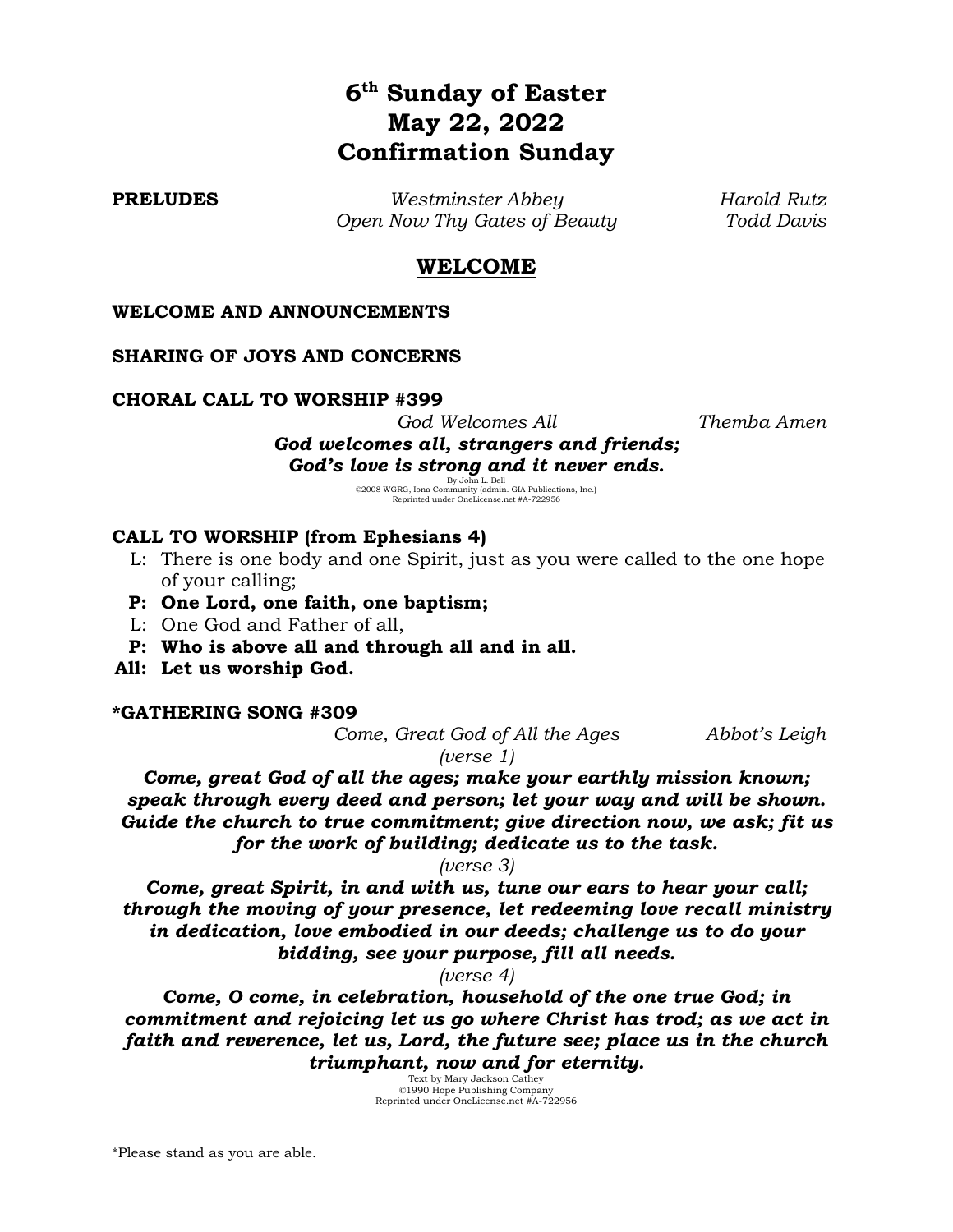# **UNISON PRAYER OF ADORATION**

**O God, you are infinite and eternal, full of love and compassion, abundant in grace and truth. Everywhere, your works bring you praise, and your glory is revealed through your Son, Jesus Christ, our Savior. Grant that we, the people you create by water and the Spirit, may be joined together in thanksgiving and praise, so that we might walk in your way and share the good news of your endless love. Amen.**

(time of silence)

#### **\*CONGREGATIONAL RESPONSE #471**

*O Lord, Hear My Prayer Hear My Prayer (verse 2)*

*The Lord is my song; the Lord is my praise: all my hope comes from God.*  The Lord is my song; the Lord is my praise: God, the well-spring of life.<br>Text by Taizé Community / ©1982 Les Presses de Taizé (admin. GIA Publications, Inc.) / Reprinted under OneLicense.net #A-722956

### **WORD**

**SPECIAL MUSIC** *The Lord's Prayer Arnold Strals Percussion: Mike Pauley*

### **UNISON PRAYER FOR ILLUMINATION**

**Living God, with joy we celebrate the presence of your risen Word. Shine upon us that we may proclaim the good news of eternal and abundant life in word and in deed. AMEN.**

### **THE FIRST LESSON – Psalm 96:1-3, 10-13**

O sing to the LORD a new song; sing to the LORD, all the earth. **<sup>2</sup>** Sing to the LORD; bless his name; tell of his salvation from day to day. **<sup>3</sup>** Declare his glory among the nations, his marvelous works among all the peoples. **<sup>10</sup>**Say among the nations, "The LORD is king! The world is firmly established; it shall never be moved. He will judge the peoples with equity." **<sup>11</sup>** Let the heavens be glad, and let the earth rejoice; let the sea roar and all that fills it; **<sup>12</sup>** let the field exult and everything in it. Then shall all the trees of the forest sing for joy **<sup>13</sup>** before the LORD, for he is coming, for he is coming to judge the earth. He will judge the world with righteousness

**CHORAL ANTHEM** *I Believe Beard and Tucker (Quadlibet with the Bach Gounod Ave Maria)*

# **THE SECOND LESSON – John 15:1-4, 12-17**

"I am the true vine, and my Father is the vineyard keeper. <sup>2</sup> He removes any of my branches that don't produce fruit, and he trims any branch that produces fruit so that it will produce even more fruit. <sup>3</sup> You are already trimmed because of the word I have spoken to you. <sup>4</sup> Remain in me, and I will remain in you. A branch can't produce fruit by itself, but must remain in the vine. Likewise, you can't produce fruit unless you remain in me.

\*Please stand as you are able.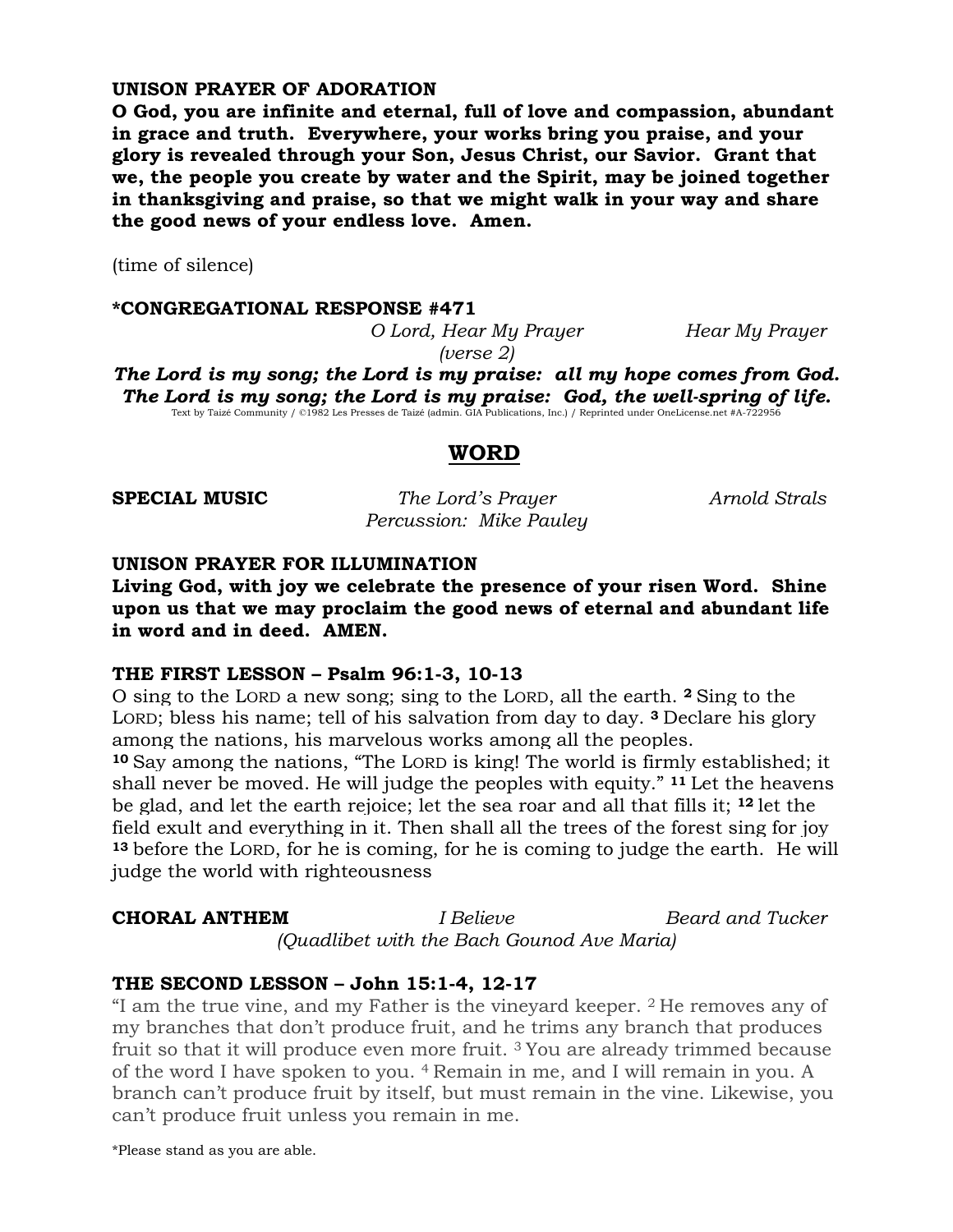<sup>12</sup> This is my commandment: love each other just as I have loved you. <sup>13</sup> No one has greater love than to give up one's life for one's friends. <sup>14</sup> You are my friends if you do what I command you. <sup>15</sup> I don't call you servants any longer, because servants don't know what their master is doing. Instead, I call you friends, because everything I heard from my Father I have made known to you. <sup>16</sup> You didn't choose me, but I chose you and appointed you so that you could go and produce fruit and so that your fruit could last. As a result, whatever you ask the Father in my name, he will give you. <sup>17</sup> I give you these commandments so that you can love each other.

| THE MESSAGE | "Vines and Branches" | Rev. Dr. John Wahl |
|-------------|----------------------|--------------------|
|             |                      |                    |

# **UNISON AFFIRMATION OF FAITH (from Romans 8)**

**We believe there is no condemnation for those who are in Christ Jesus; for we know that all things work together for good for those who love God, who are called according to God's purpose. We are convinced that neither death, nor life, nor things present, nor things to come, nor powers, nor height, nor depth, nor anything else in all creation will be able to separate us from the love of God in Christ Jesus our Lord.**

# **SONG OF RESPONSE #2004 (STF)**

*Praise the Source of Faith and Learning Hyfrydol*

*(verse 1)*

*Praise the source of faith and learning that has sparked and stoked the mind with a passion for discerning how the world has been designed. Let the sense of wonder flowing from the wonders we survey keep our faith forever growing and renew our need to pray.*<br>Text by Thomas H. Troeger / ©1994 Oxford University Press, Inc. / Reprinted under OneLicense.net #A-722956

# **BAPTISM AND CONFIRMATION (located after the Postlude)**

# **PRAYERS OF THE PEOPLE**

# **THE LORD'S PRAYER**

# **WITNESS**

# **OFFERING OF TIME, TALENT, AND TREASURE**

*We take this time to reflect and recognize all contributions of time, talent, and treasure. A basket is available in the narthex for making monetary donations.*

### **OFFERTORY** *A Fancy Robert J. Powell*

**\*DOXOLOGY #647** *Give Thanks Give Thanks Give thanks with a grateful heart; give thanks to the Holy One; give thanks because we're given Jesus Christ, the Son. And now let the weak say, "We are strong"; let the poor say, "We are rich because of what the Lord has done for us!" Give thanks.* By Henry Smith / ©1978 Integrity's Hosanna! Music / CCL #11043756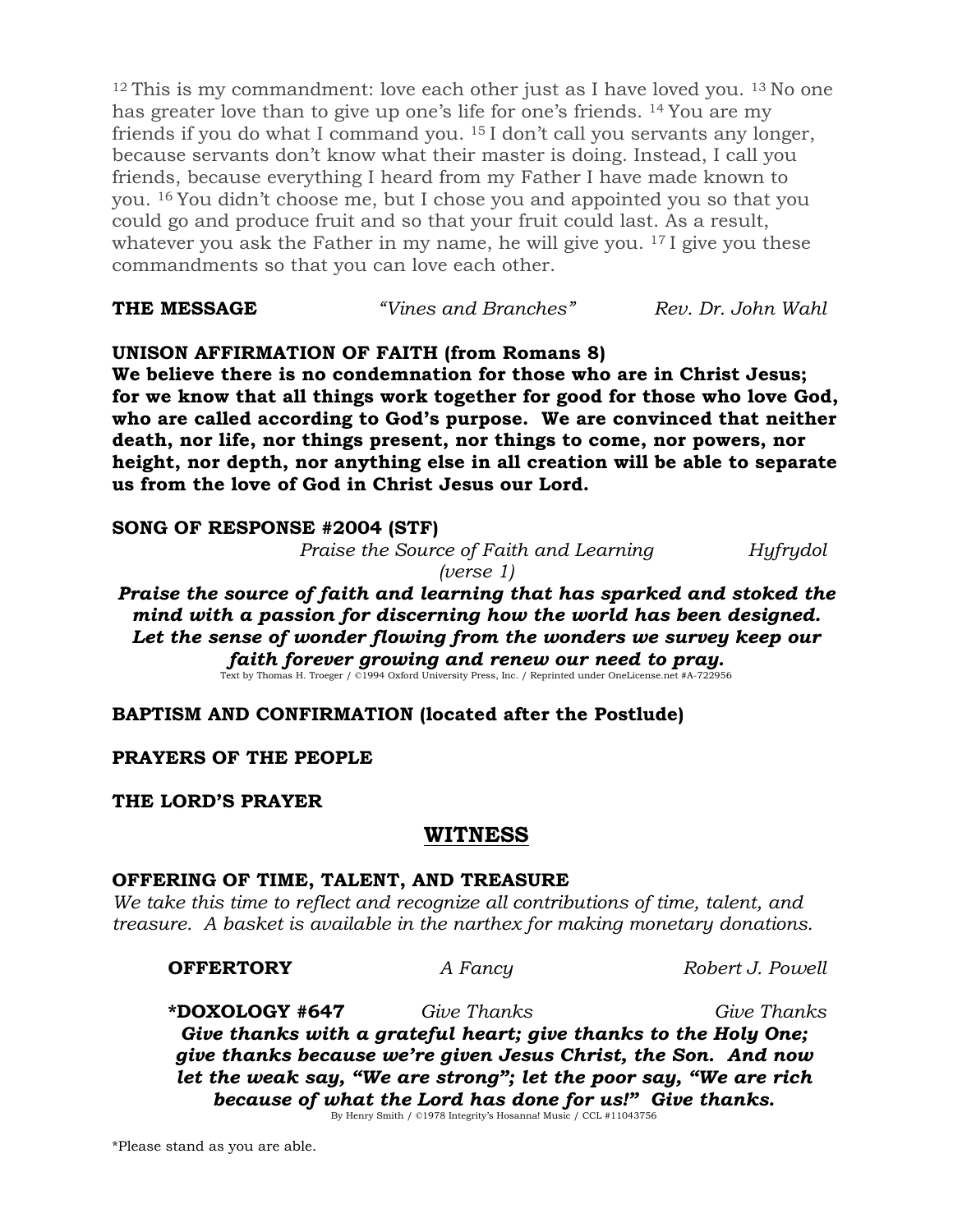### **\*PRAYER OF DEDICATION**

**\*SENDING SONG (Known Unknowns)**

|                                                                                                                                               | We Rejoice to Be God's Chosen                                                                                                                               |                                    | Nettleton |
|-----------------------------------------------------------------------------------------------------------------------------------------------|-------------------------------------------------------------------------------------------------------------------------------------------------------------|------------------------------------|-----------|
|                                                                                                                                               | ( <i>verse</i> $1$ )                                                                                                                                        |                                    |           |
| We rejoice to be God's chosen not through virtue, work, or skill, but                                                                         |                                                                                                                                                             |                                    |           |
| because God's love is gen'rous, unconformed to human will. And because                                                                        |                                                                                                                                                             |                                    |           |
| God's love is restless like the surging of the sea, we are pulled by                                                                          |                                                                                                                                                             |                                    |           |
|                                                                                                                                               | heav'n's dynamic to become, not just to be.                                                                                                                 |                                    |           |
|                                                                                                                                               | ( <i>verse</i> 3)                                                                                                                                           |                                    |           |
| We rejoice to be God's chosen to align with heav'n's intent, to await<br>where we are summoned and accept where we are sent. We rejoice to be |                                                                                                                                                             |                                    |           |
| God's chosen and, amidst all that we see, to anticipate with wonder that                                                                      |                                                                                                                                                             |                                    |           |
|                                                                                                                                               | the best is yet to be.<br>Text by John L. Bell<br>©2000 WGRG, c/o Iona Community, GIA Publications, Inc., agent<br>Reprinted under OneLicense.net #A-722956 |                                    |           |
| *CHORAL BENEDICTION                                                                                                                           | Celtic Alleluia                                                                                                                                             | Fintain, O'Carroll, & Walker       |           |
| *CHARGE AND BLESSING                                                                                                                          |                                                                                                                                                             |                                    |           |
| <b>POSTLUDE</b>                                                                                                                               | Echo Alleluia                                                                                                                                               | Henry Puircell,<br>arr. Lani Smith |           |

\*Please stand as you are able.

# **Sacrament of Baptism and Confirmation**

*Today, the following young people are being confirmed as members of the church: Amanda Feeman, Norah Foster, Oliver Foster, Quentin Laupan, Payton Timmons. Norah and Oliver Foster are, also, receiving the sacrament of baptism.*

#### **PRESENTATION FOR BAPTISM**

- One: Hear these words from holy scripture: As many of you as were baptized into Christ have clothed yourselves with Christ.
- **All: There is no longer Jew or Greek, slave or free, male and female, for all are one in Christ Jesus.**
- One: In baptism, God claims us and seals us to show that we belong to God. By water and the Holy Spirit, we are made members of the church, the body of Christ, and joined to Christ's ministry of love, peace, and justice.
- **All: Let us remember, with joy, our own baptism as we celebrate this sacrament.**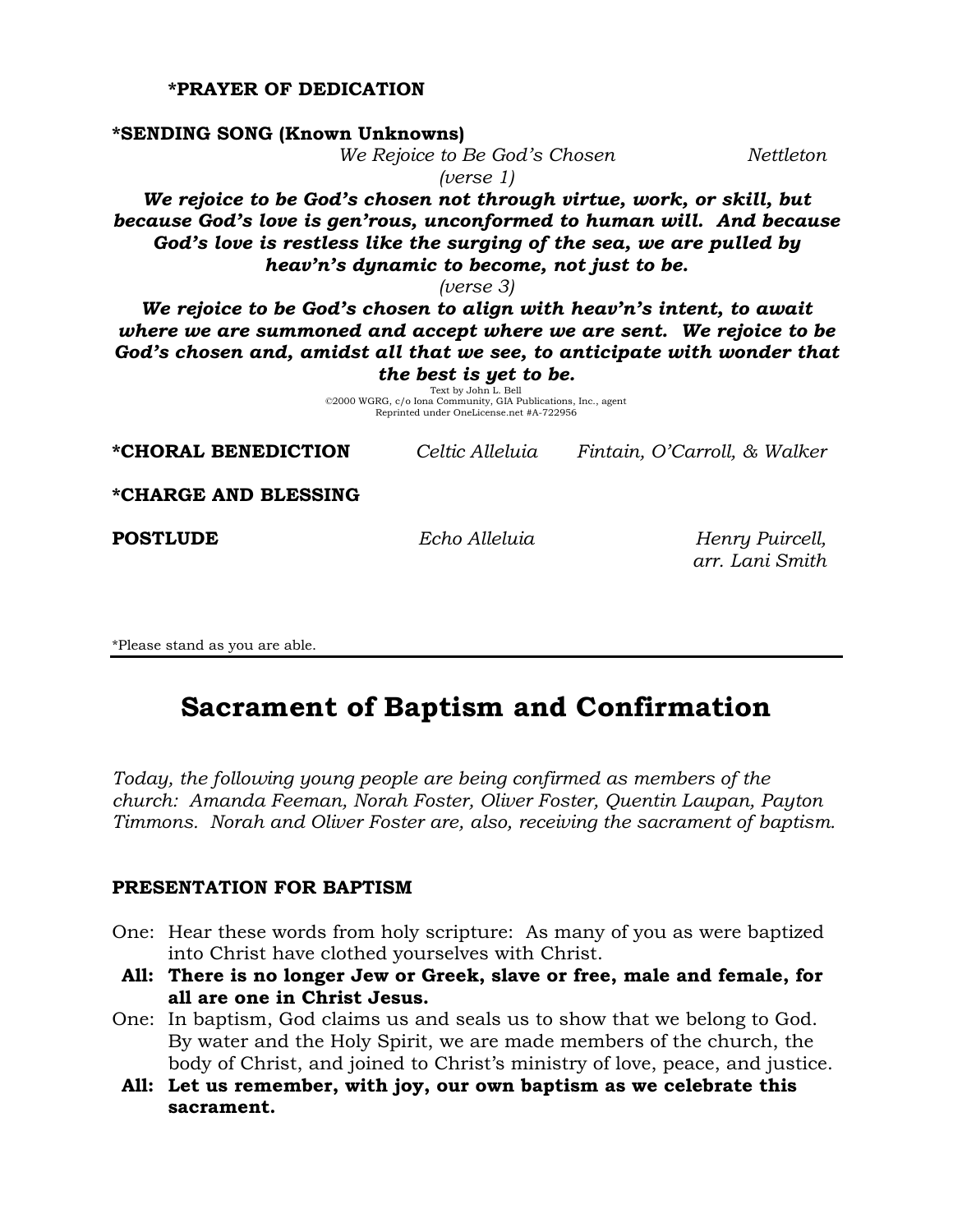*For those being baptized.*

- Elder: On behalf of the session, I present Norah Foster and Oliver Foster to receive the Sacrament of Baptism.
	- One: Placing your trust in the grace and love of Jesus Christ, do you desire to be baptized?

# **Candidates: I do.**

- One: Do you, as members of the church of Jesus Christ, promise to guide and nurture Norah and Oliver by word and deed, with love and prayer?
	- **All: We do.**

# **PRAYER OVER THE WATER**

# **SACRAMENT OF BAPTISM**

# *For those making a public profession of faith*

- Elder: Amanda Feeman, Quentin Laupan, and Payton Timmons are, also, now presented by the session for reaffirmation of their baptismal covenant. They now desire to profess their faith publicly and to accept greater responsibility in the life of the church and God's mission in the world.
- One: We rejoice that you now wish to declare your faith and share with us in common ministry. In baptism, you were joined to Christ and made members of his body. In the community of the people of God you have learned of God's purpose for you and for all creation. You have been nurtured and called to witness the good news of Jesus Christ.

# **PROFESSION OF FAITH**

One: Who is your Lord and Savior?

**Candidates: Jesus Christ is my Lord and Savior.**

One: Will you be Christ's faithful disciple, obeying his word and showing his love?

# **Candidates: I will, with God's help.**

One: Will you devote yourself to the church's mission and fellowship, to the breaking of bread and sharing of prayers?

**Candidates: I will, with God's help.**

# **LAYING ON OF HANDS FOR ANOINTING**

# **WELCOME**

One: Through this public profession of faith, you have expressed your intention to grow in the covenant God made with you in baptism. May the Spirit continue to strengthen and sustain you in the worship and mission of the church.

# **All: Alleluia! Amen.**

One: The peace of Christ be with you.

# **All: And, also, with you.**

*The congregation is invited to greet our confirmands at a reception following the service in Fellowship Hall.*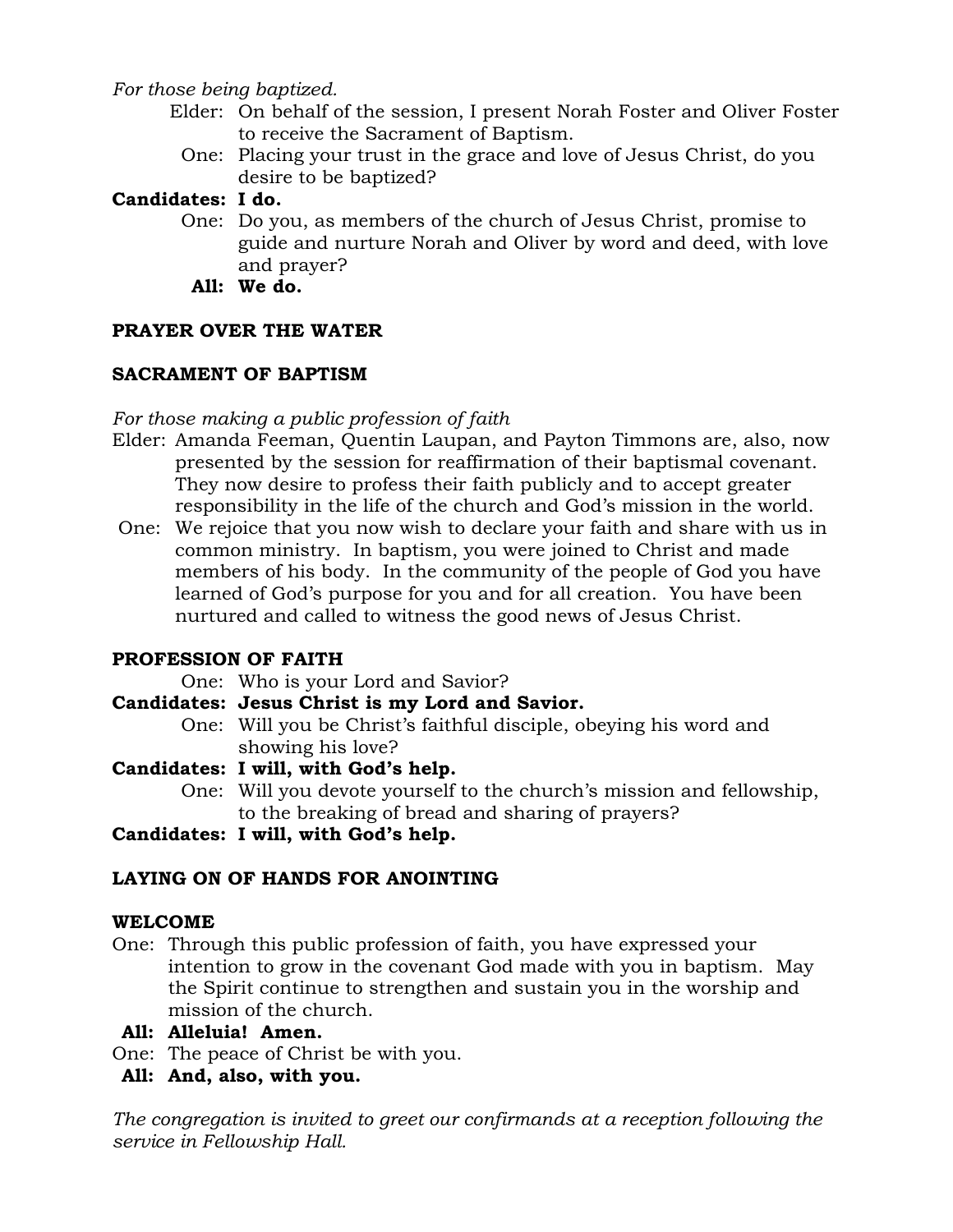# **ANNOUNCEMENTS**

# **Health and Safety Protocols**

With the return to in-person worship services, we ask you to follow these guidelines:

- Windows may be open or fans turned on to provide appropriate air circulation.
- When inside the church building, face coverings are optional based on personal comfort level.
	- Socially distance as able in the pews and sanctuary.
	- If you are not feeling well today, please stay home.
- At this time, we will not be passing the peace, the offering plate, or holding hands for the benediction at the close of the service.
- After the worship service has concluded, we ask that you move outside for any extended conversations.

Thank you for your patience and understanding. Any changes to these protocols will be shared in advance of Sunday gatherings.

# **Upcoming Event (See May newsletter for more details.) Thursday, May 26** HOVCP Ice Cream Truck

**You are invited to Compassion Camp!**



- **Monday, June 20, to Thursday, June 23 9:30 a.m. to Noon**
- **For ages 3 years to entering 5th Grade**

If your child has an older sibling who would like to be a helper, we'd love to have them!

Register online: <https://forms.gle/XiGCWL1M6BzFUUY1A>

(A link to the on-line registration is, also, available on the church website, as well as a link to print a registration form.)

Or call the church office at 440-543-1071.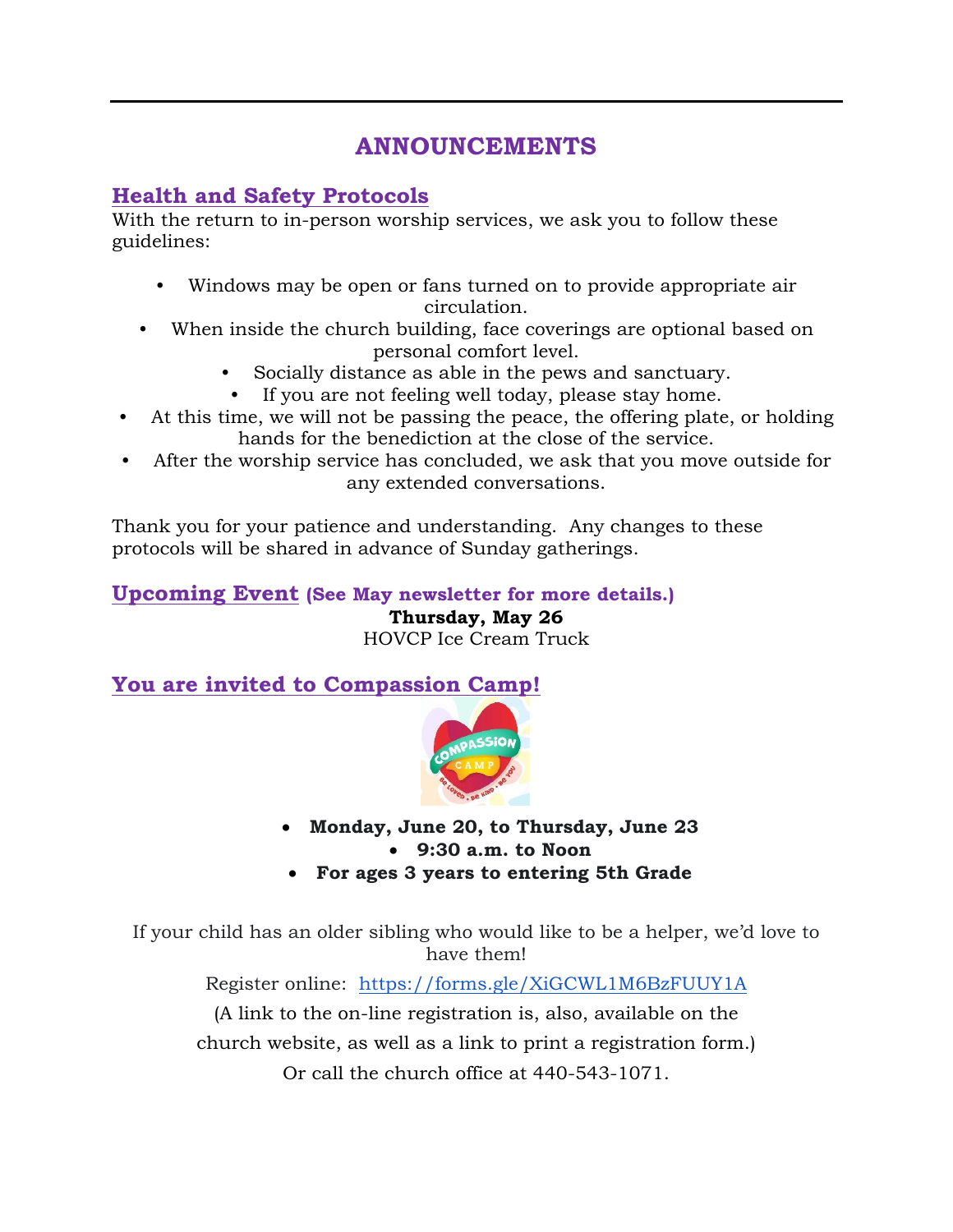# **Valley Choir –** *"God Bless the USA"*



The Valley Choir would like to invite you to sing with us on Sunday, May 29th, during the Worship Service. We will be doing Lee Greenwood's "God Bless the USA" in celebration of Memorial Day and practicing at 9:30 a.m. that morning. Music will be provided, and it is a chance for all of us to share together musically what being an American is all about!!!! Please consider joining us Sunday, May 29th. (Contact Nancy

Sullivan, if you have any questions.)

# **Pass-it-on Resale Store**



The **store will be open** on: **Friday, June 17**  $(10 a.m. - 4 p.m.)$ **Saturday, June 18**  $(10 a.m. - 2 p.m.)$ 

# **CFPCC Food Bank Needs**

CFPCC is in need of snacks for the children's program. They could use the following or any other snack-size item you wish to donate:



# **Juice boxes; small bags of chips, pretzels; popsicles, small water bottles.**

CFPCC is receiving donations at your car. Someone will come out and retrieve donations.

# **Fellowship News**

# **1 Corinthians 10:31** *"So whether you eat or drink or whatever you do, do it all for the glory of God."*

What do Julia Childs from the film Julia & Julia; Babette from the film Babette's Feast; and Remy, the Rat from Ratatouille have in common with Gerry Chittock, Janet Graham and Bev Keough? These characters, like these three wonderful women, have shown their love through making, procuring, and serving our congregation during Fellowship Time. The Deacons would like to thank them for taking care of us! These ladies will still be involved, but are offering the congregation the opportunity to adopt a Sunday Fellowship Time!

We have openings from May 1 to June 5. You can sign up as a host or to bring refreshments in honor of a birthday, anniversary, or just because! Sign up with a friend! We feel so blessed to be able to meet face-to-face with those we have missed so much.

*Your Valley Deacons*